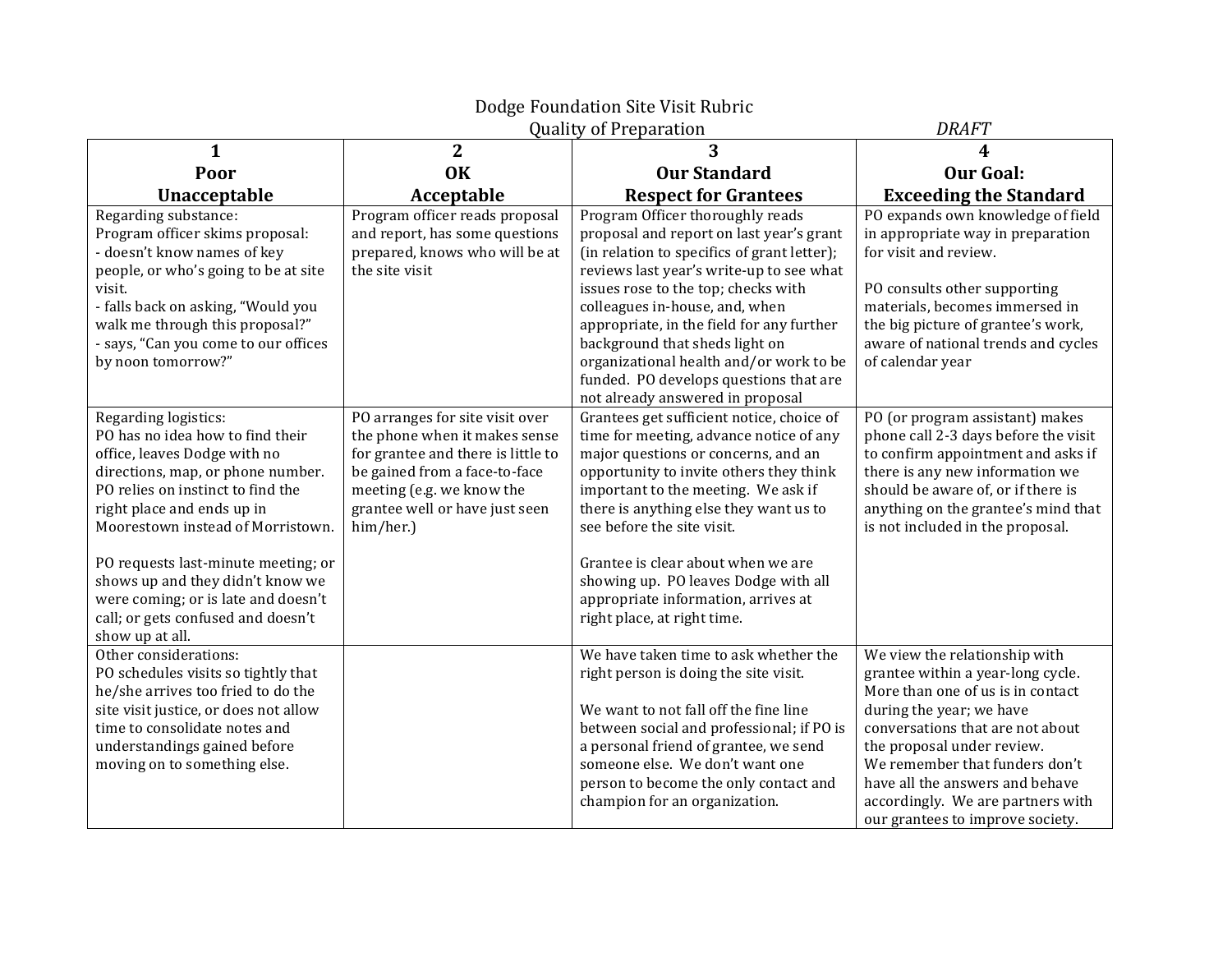|                                                                                                                                                                                                                                                                                                                                                                                                                                                                                                   |                                                                                                                                                                                                                                                                                                           | Dodge Foundation Site Visit Rubric                                                                                                                                                                                                                                                                                                                                                                                                                                                                                                                                                                                                                                                                                                                                                                                                                                                                                                                                                                                                        |                                                                                                                                                                                                                                                                                                                                                                                                                             |
|---------------------------------------------------------------------------------------------------------------------------------------------------------------------------------------------------------------------------------------------------------------------------------------------------------------------------------------------------------------------------------------------------------------------------------------------------------------------------------------------------|-----------------------------------------------------------------------------------------------------------------------------------------------------------------------------------------------------------------------------------------------------------------------------------------------------------|-------------------------------------------------------------------------------------------------------------------------------------------------------------------------------------------------------------------------------------------------------------------------------------------------------------------------------------------------------------------------------------------------------------------------------------------------------------------------------------------------------------------------------------------------------------------------------------------------------------------------------------------------------------------------------------------------------------------------------------------------------------------------------------------------------------------------------------------------------------------------------------------------------------------------------------------------------------------------------------------------------------------------------------------|-----------------------------------------------------------------------------------------------------------------------------------------------------------------------------------------------------------------------------------------------------------------------------------------------------------------------------------------------------------------------------------------------------------------------------|
|                                                                                                                                                                                                                                                                                                                                                                                                                                                                                                   |                                                                                                                                                                                                                                                                                                           | Quality of Visit and Conversation                                                                                                                                                                                                                                                                                                                                                                                                                                                                                                                                                                                                                                                                                                                                                                                                                                                                                                                                                                                                         | <b>DRAFT</b>                                                                                                                                                                                                                                                                                                                                                                                                                |
| $\mathbf{1}$                                                                                                                                                                                                                                                                                                                                                                                                                                                                                      | $\overline{2}$                                                                                                                                                                                                                                                                                            |                                                                                                                                                                                                                                                                                                                                                                                                                                                                                                                                                                                                                                                                                                                                                                                                                                                                                                                                                                                                                                           | 4                                                                                                                                                                                                                                                                                                                                                                                                                           |
| Poor                                                                                                                                                                                                                                                                                                                                                                                                                                                                                              | <b>OK</b>                                                                                                                                                                                                                                                                                                 | <b>Our Standard</b>                                                                                                                                                                                                                                                                                                                                                                                                                                                                                                                                                                                                                                                                                                                                                                                                                                                                                                                                                                                                                       | <b>Our Goal:</b>                                                                                                                                                                                                                                                                                                                                                                                                            |
| Unacceptable                                                                                                                                                                                                                                                                                                                                                                                                                                                                                      | Acceptable                                                                                                                                                                                                                                                                                                | <b>Respect for Grantees</b>                                                                                                                                                                                                                                                                                                                                                                                                                                                                                                                                                                                                                                                                                                                                                                                                                                                                                                                                                                                                               | <b>Exceeding the Standard</b>                                                                                                                                                                                                                                                                                                                                                                                               |
| Program officer:<br>Conveys aura of mystery<br>$\bullet$<br>about what we do and how<br>we do it.<br>Asks questions they have<br>$\bullet$<br>already answered in the<br>proposal.<br>Lets frustrations come out<br>when things are not going<br>well with the organization.<br>Takes no notes and leaves<br>the visit with no specific<br>information.<br>Takes a cell phone call in<br>$\bullet$<br>the middle of the visit.<br>Loses sight of<br>$\bullet$<br>grantor/grantee<br>relationship. | Program officer:<br>Goes to them, at<br>$\bullet$<br>their convenience,<br>on time, with<br>appropriate attire.<br>Has informed<br>$\bullet$<br>conversation about<br>the proposal and<br>lets them know<br>when they will<br>hear from us.<br>Asks if they have<br>$\bullet$<br>any questions for<br>us. | Program officer;<br>Places the visit in a context: the<br>past relationship is known and<br>valued.<br>Asks the right questions of the<br>$\bullet$<br>right people; knows who does<br>what and who thinks about what.<br>Is aware of Life-cycle issues, does<br>not have the same conversation<br>year after year.<br>Is clear about the process: when<br>things happen, how many groups<br>are being considered, when and<br>how grantee can still<br>communicate with us, etc.<br>Recognizes the value of grantee's<br>time.<br>Expresses appreciation for<br>$\bullet$<br>grantee's work, regardless of<br>outcome of specific grant<br>proposal.<br>Takes notes sufficient enough to<br>inform the write-up, but not so<br>much as to not be fully present in<br>the conversation. (Wait a minute.<br>That's great. I need to write that<br>down.)<br>Clearly maintains the balance<br>between the social and the<br>professional.<br>Gives even more time to groups<br>likely to be declined, so they know<br>they have been heard. | Program officer:<br>Intervenes and<br>significantly changes the<br>conversation for the better<br>by getting to important<br>things that need to be said.<br>Acts as a resource, or<br>consultant; connects group<br>to others in a helpful way;<br>helps brainstorm about<br>the future in a productive<br>way.<br>Notes impressions and<br>$\bullet$<br>body language, asks "what<br>are they trying to convey<br>to me?" |